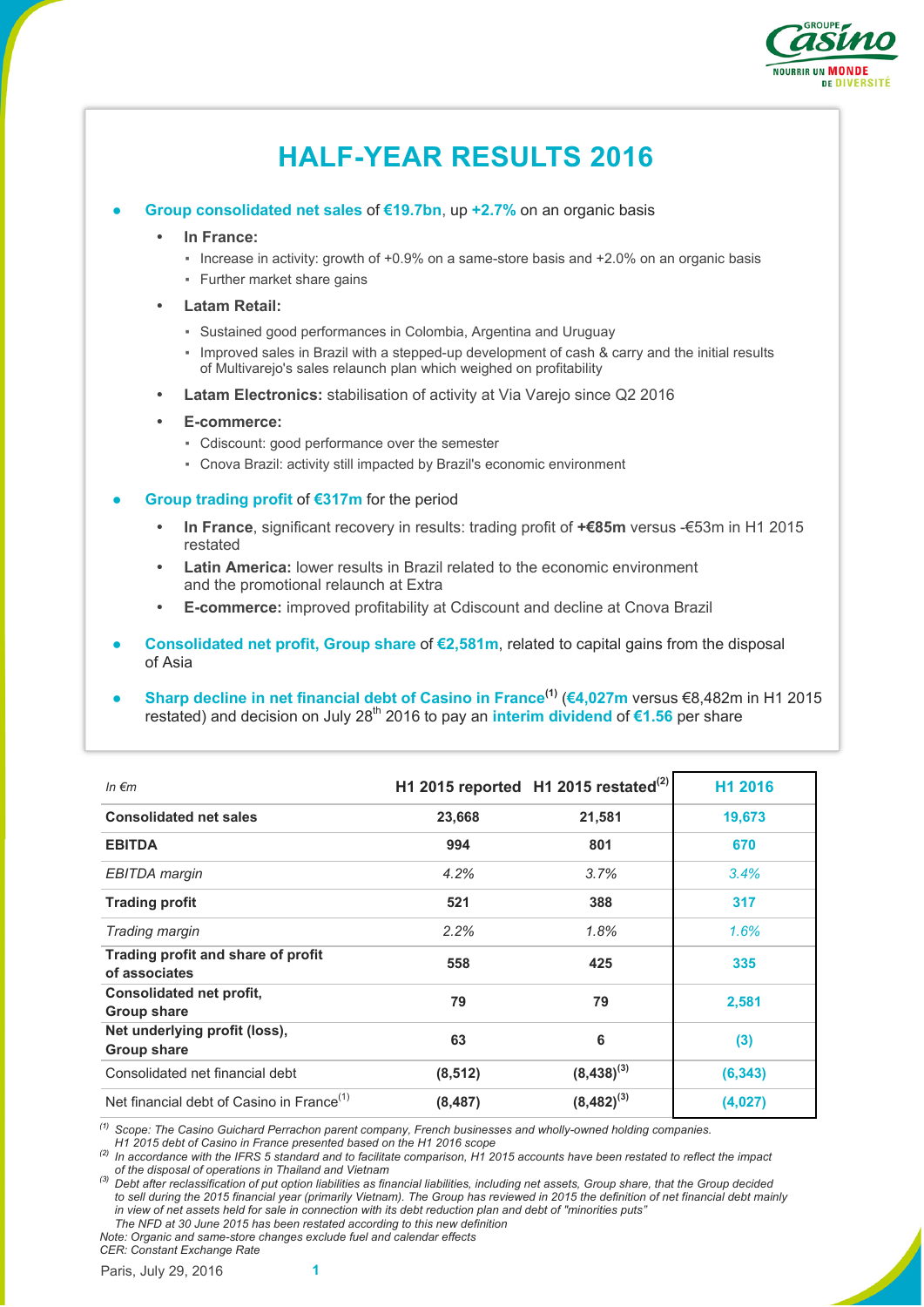

### **Total Group sales of €19.7bn supported by good growth in activity in France and improved sales in Brazil**

In first-half 2016, **Group** consolidated net sales totalled €19.7bn, up +2.7% on an organic basis.

In **France**, organic sales growth stood at +2.0%. The recovery was confirmed by recurring market share gains. Géant Casino recorded steadily rising sales and the banner continued to gain market share. Leader Price enjoyed strong growth over the semester and continued its franchise network roll-out. The other banners of the Group (Casino Supermarchés, Monoprix, Franprix and Proximity) all turned in a satisfactory performance.

**Food retail activities in Latin America** recorded strong organic growth of +10.0% over the semester, driven by improved sales in Brazil and sustained performances in Colombia, Argentina and Uruguay.

**Via Varejo**'s sales improved since Q2 2016 thanks to banner conversions, growth in mobile phone sales, an improved merchandise offering and growth in services. The banner gained market shares both in the specialist market and the overall market.

In the **E-commerce** segment, Cdiscount achieved a satisfactory increase in sales (+13.7% on an organic basis in H1 2016). Cnova's activity in Brazil contracted, notably due to the country's economic environment.

#### **Decrease of -2.4% in trading profit at constant exchange rates and recovery in profitability in France**

The year-on-year change in trading profit was impacted by the disposal of operations in Asia and currency effects. At constant exchange rates and compared to H1 2015 restated of this disposal, H1 2016 trading profit totalled €379m, decreasing by -2.4%.

In **France,** trading profit totalled €85m, a significant improvement (+€137m) over H1 2015 restated.

Trading profit from the food retail business (€35m) rose by +€169m. Géant Casino, Leader Price and Casino Supermarkets all showed improved profitability over the period. Monoprix and Franprix banners achieved satisfactory profitability.

Property development trading profit stood at €49m versus €81m in H1 2015.

Trading profit for **Latam Retail** (€212m) decreased by -10.9% at CER.

In Brazil, Multivarejo continued commercial relaunch plans at Extra in Q2 2016. SG&A costs evolution was slower than inflation thanks to cost control plans. Multivarejo sales margin improved following the recognition of tax credits (positive effect of +250bp in Q2 2016<sup>(1)</sup>). Pão de Açucar maintained a high level of profitability and convenience registered a gradual improvement of its profitability.

Assaí posted an improved operating leverage with a stable gross margin excluding the effect of tax credits.

Operations in Colombia, Uruguay and Argentina all turned in a satisfactory performance.

**Latam Electronics** trading profit (€100m), decreased -35.1% at CER given the unfavourable basis of comparison. Gross margin was impacted by tax credits and tax changes (two of them with a positive effect of +770bp on gross margin and the third one with a negative effect of -240bp on EBITDA margin in Q2 2016 $(1)$ ).

The **E-commerce** segment posted a trading loss of -€80m in S1 2016. Cdiscount's profitability improved compared to H1 2015. Cnova Brazil's results were affected by the decrease in sales. Action plans have been implemented to reduce disruptions. The banner also launched a cost cutting plan.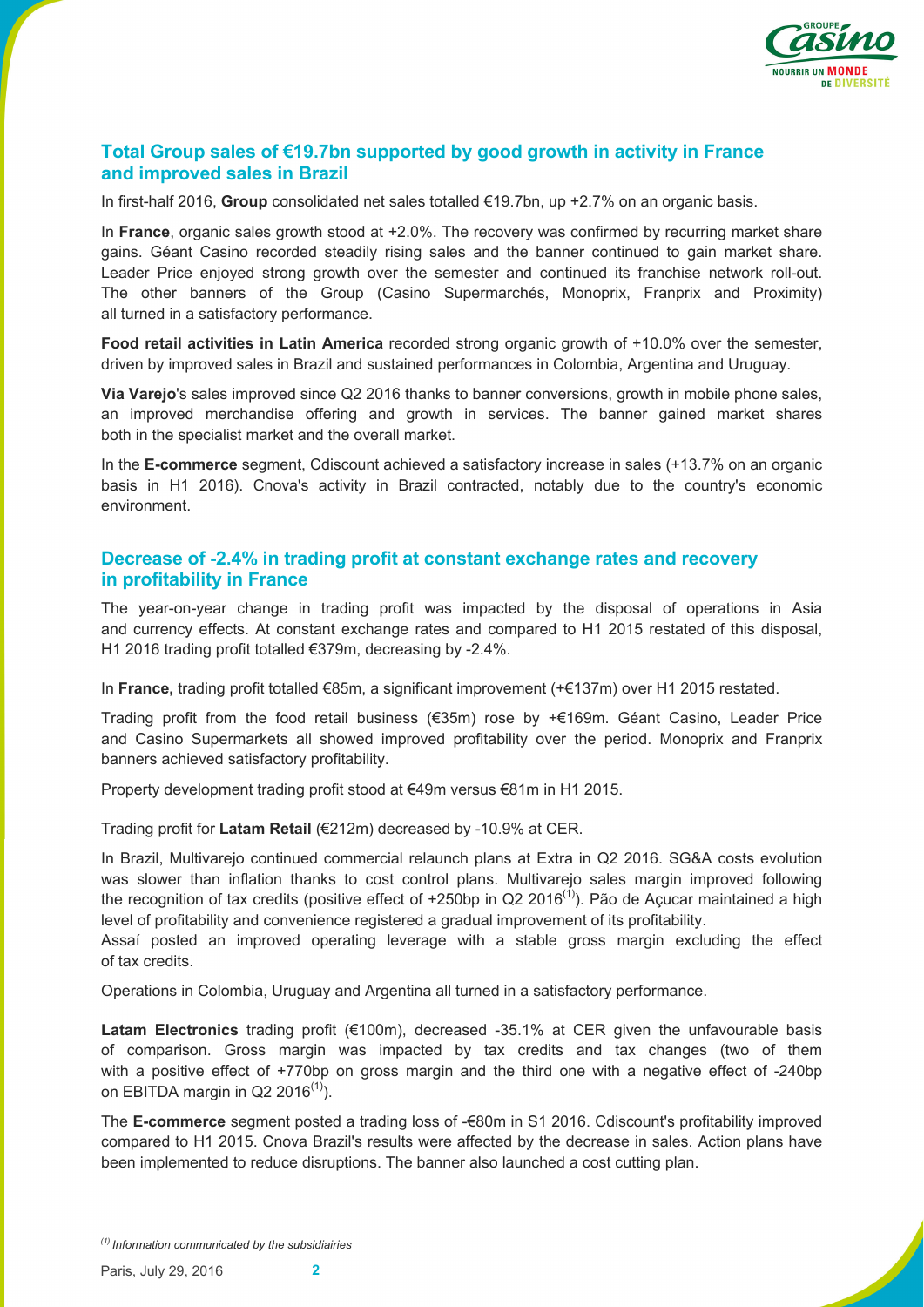

### **Underlying financial income and underlying net profit, Group share**

**Net underlying financial expense** stood at -€267 (compared with -€213m in H1 2015 restated). In France, financial income improved as a result of deleveraging operations.

Colombia's increased debt impacted financial income within the Latam Retail segment.

For E-commerce, higher interest rates in Brazil weighed on Cnova's financial income.

Casino posted an **underlying net loss from continuing operations, Group share** of -€3m, close to the H1 2015 figure restated for the disposal of Asia.

**Diluted underlying earnings per share**<sup>(1)</sup> stood at -€0.493 in H1 2016 (versus -€0.483 in H1 2015 restated).

#### **Reported net profit, Group share**

**Consolidated net profit, Group share**, after taking into account a very substantial gain on asset disposals recognised under discontinued operations, came to €2,581m.

**Diluted consolidated earnings per share** amounted to €22.565 in relation with the period's disposals.

#### **Financial position at 30 June 2016**

**Consolidated net financial debt of Casino group** at 30 June 2016 stood at €6,343m (compared to €8,438m at 30 June 2015 restated) primarily as a result of the Group's delevaraging programme achieved through the disposal of activities in Asia.

**Net financial debt of Casino in France<sup>(2)</sup> at 30 June 2016 totalled €4,027m, also declining sharply** (from €8,482m at 30 June 2015 restated).

At 30 June 2016, Casino in France<sup>(2)</sup> had €6,577m in **liquidity**, composed of a significant gross cash position of €2,866m and confirmed undrawn lines of credit of €3,711m.

Casino is rated BB+ by Standard & Poor's (stable outlook) since March 21, 2016 and BBB- (stable outlook) by Fitch Ratings.

#### **Payment of an interim dividend**

The Board of Directors has decided during the meeting held on July 28<sup>th</sup> 2016 to pay an **interim dividend** of €1.56 per share (50% of the annual dividend paid in respect of 2015, unchanged since the last three years) for the year of 2016. The ex-date for the interim dividend will take place on November  $28<sup>th</sup>$  2016 for a payment on November  $30<sup>th</sup>$  2016.

*<sup>(1)</sup> Calculation of diluted earnings per share includes the dilutive effect of the Monoprix mandatory convertible bonds and TSSDI* 

*<sup>(2)</sup> Scope: The Casino Guichard Perrachon parent company, French businesses and wholly-owned holding companies. H1 2015 debt of Casino in France presented based on the H1 2016 scope*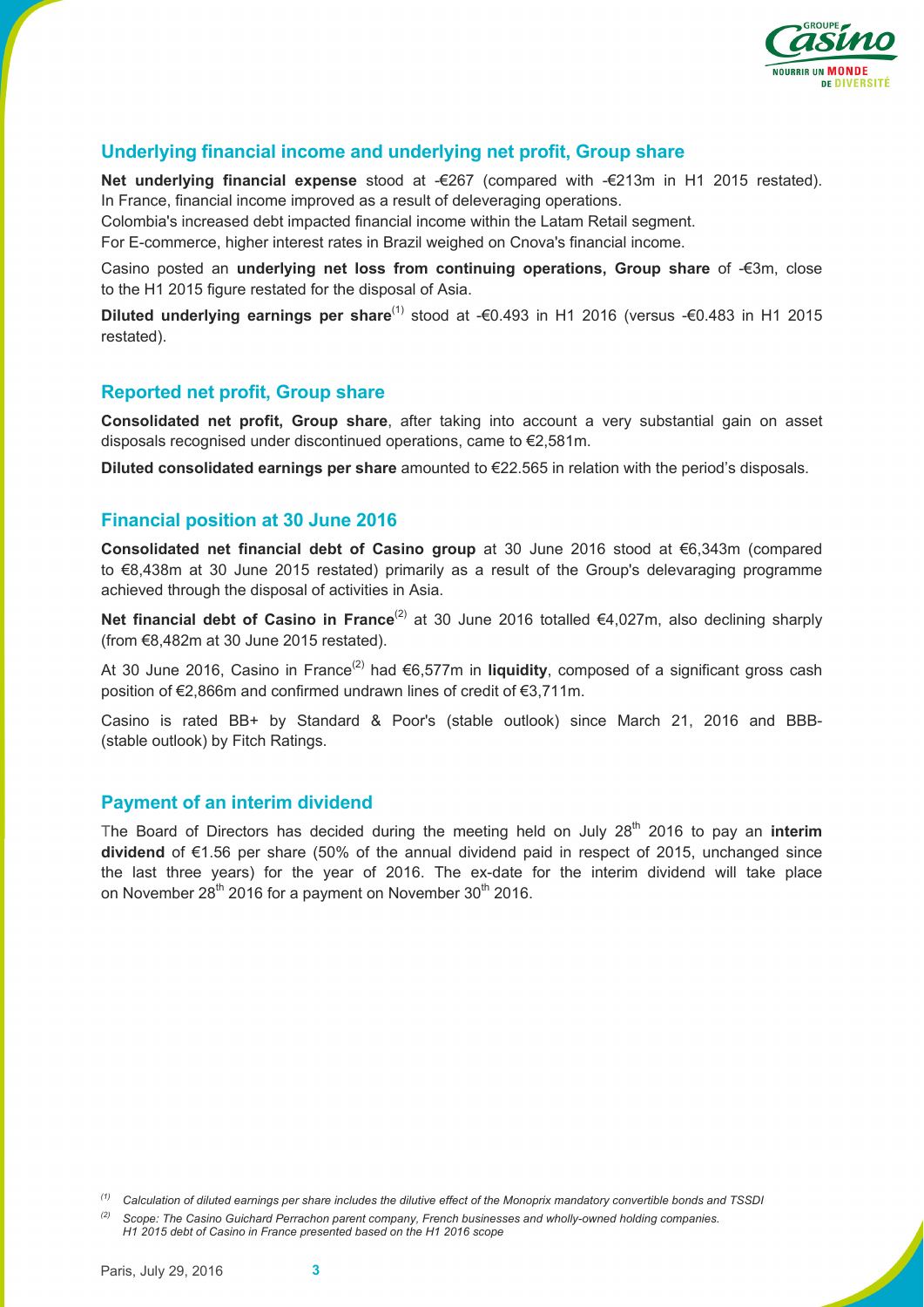

## **Objectives for H2 2016**

In **France**, the Group will pursue sales growth and profitability improvement. The Group confirms the €500m objective for the annual trading profit in France in 2016, subject to the pursuit of consumption trends.

In **Latin America**, the group Exito will pursue its development across various formats and countries where it operates. In Brazil, the new commercial policy will be continued on both food (GPA Food) and non-food (Via Varejo).

*The first-half 2016 results presentation will be available on the Casino group corporate website (www.groupe-casino.fr).* 

*The definitions of main non-gapp indicators will also be available on the website.* 

\*\*\*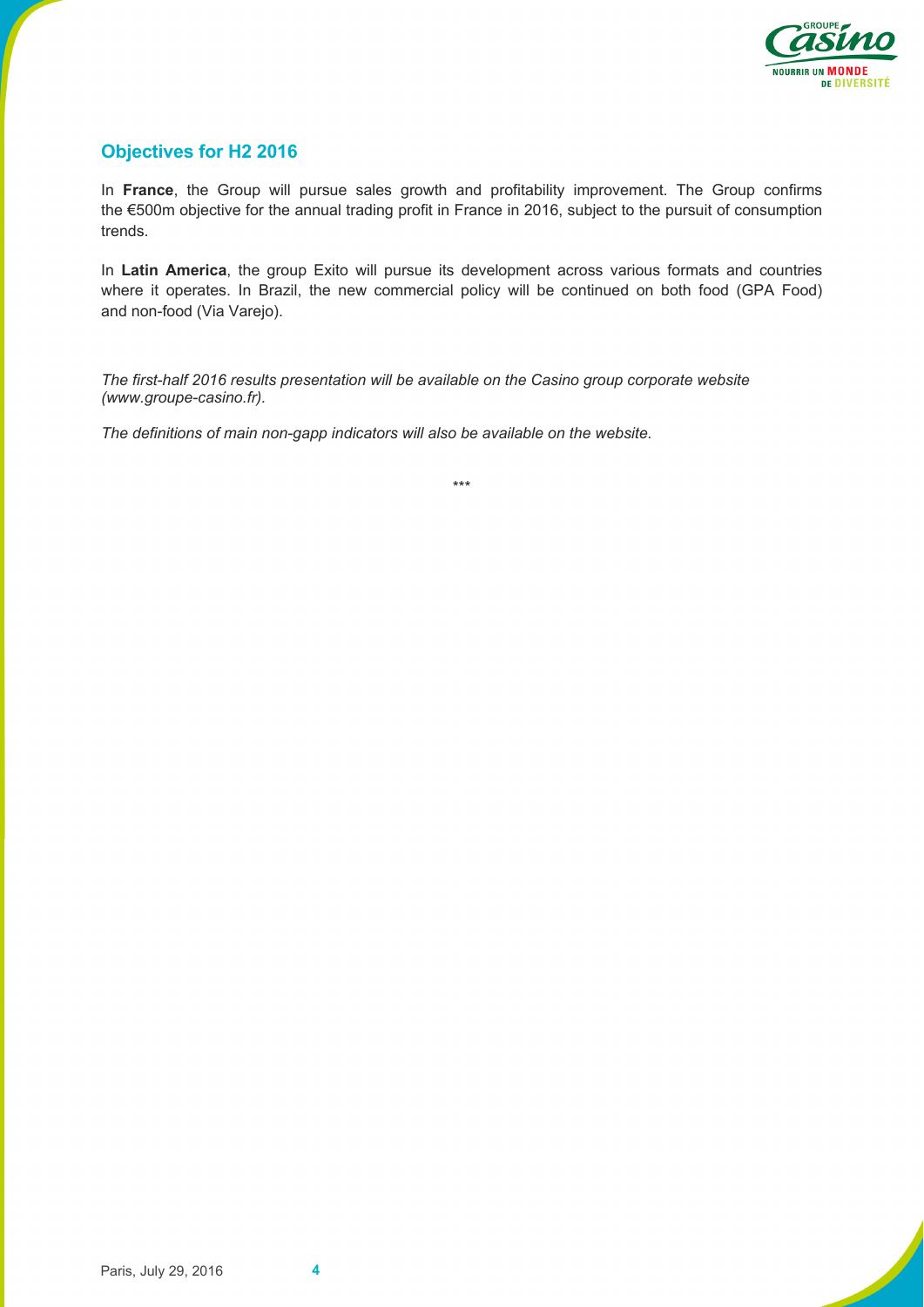

# **Consolidated net sales by segment**

| <b>Consolidated net sales</b><br>In $\epsilon$ m | H1 2015 restated $(1)$ | H1 2016 |
|--------------------------------------------------|------------------------|---------|
| <b>France Retail</b>                             | 9,136                  | 9,264   |
| Latam Retail                                     | 7,803                  | 6,836   |
| Latam Electronics                                | 2,924                  | 2,182   |
| E-commerce                                       | 1,719                  | 1,391   |
| <b>Total Group</b>                               | 21,581                 | 19,673  |

# **Consolidated EBITDA by segment**

| <b>EBITDA</b><br>In $\epsilon$ m | H1 2015 restated $(1)$ | H1 2016 at $CER^{(2)}$ | H1 2016 |
|----------------------------------|------------------------|------------------------|---------|
| <b>France Retail</b>             | 146                    | 268                    | 267     |
| Latam Retail                     | 459                    | 427                    | 340     |
| Latam Electronics                | 226                    | 156                    | 125     |
| E-commerce                       | (30)                   | (78)                   | (62)    |
| <b>Total Group</b>               | 801                    | 773                    | 670     |

# **Trading profit by segment**

| <b>Trading profit</b><br>In $\epsilon$ m | H1 2015 restated $(1)$ | H1 2016 at $CER^{(2)}$ | H1 2016 |
|------------------------------------------|------------------------|------------------------|---------|
| <b>France Retail</b>                     | (53)                   | 86                     | 85      |
| Latam Retail                             | 299                    | 267                    | 212     |
| Latam Electronics                        | 191                    | 124                    | 100     |
| E-commerce                               | (50)                   | (98)                   | (80)    |
| <b>Total Group</b>                       | 388                    | 379                    | 317     |

*(1) Previously published financial statements have been restated to reflect the sale of operations in Thailand and Vietnam* 

*(2) CER: Constant Exchange Rate*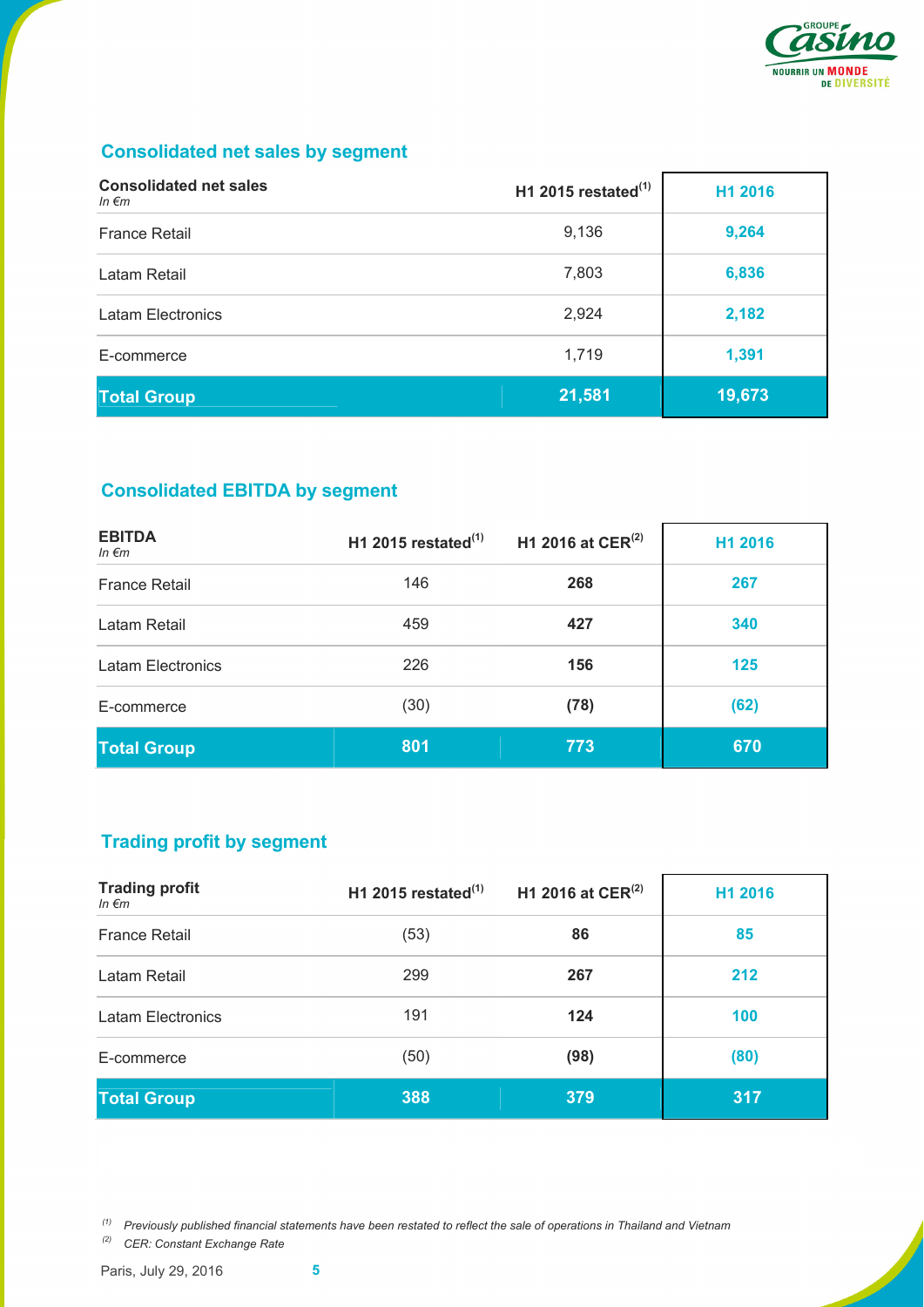

## **H1 2016 Results**

| In $\epsilon$ m                                         | H1 2015 restated $^{(1)}$ | H1 2016 |
|---------------------------------------------------------|---------------------------|---------|
| <b>Net sales</b>                                        | 21,581                    | 19,673  |
| <b>EBITDA</b>                                           | 801                       | 670     |
| <b>Trading profit</b>                                   | 388                       | 317     |
| Trading profit and share profit of equity<br>associates | 425                       | 335     |
| Other operating income and expenses                     | 72                        | (533)   |
| Operating profit (loss)                                 | 460                       | (217)   |
| Net finance costs                                       | (91)                      | (136)   |
| Other financial income and expenses                     | (301)                     | (85)    |
| Income tax benefit (expense)                            | 54                        | 19      |
| Share of profit of equity associates                    | 37                        | 18      |
| Profit from continuing operations,<br>Group share       | 17                        | (296)   |
| Profit from discontinued operations,<br>Group share     | 62                        | 2,877   |
| <b>Consolidated net profit,</b><br><b>Group share</b>   | 79                        | 2,581   |
| Underlying net profit, Group share                      | 6                         | (3)     |

*(1) Previously published financial statements have been restated to reflect the sale of operations in Thailand and Vietnam*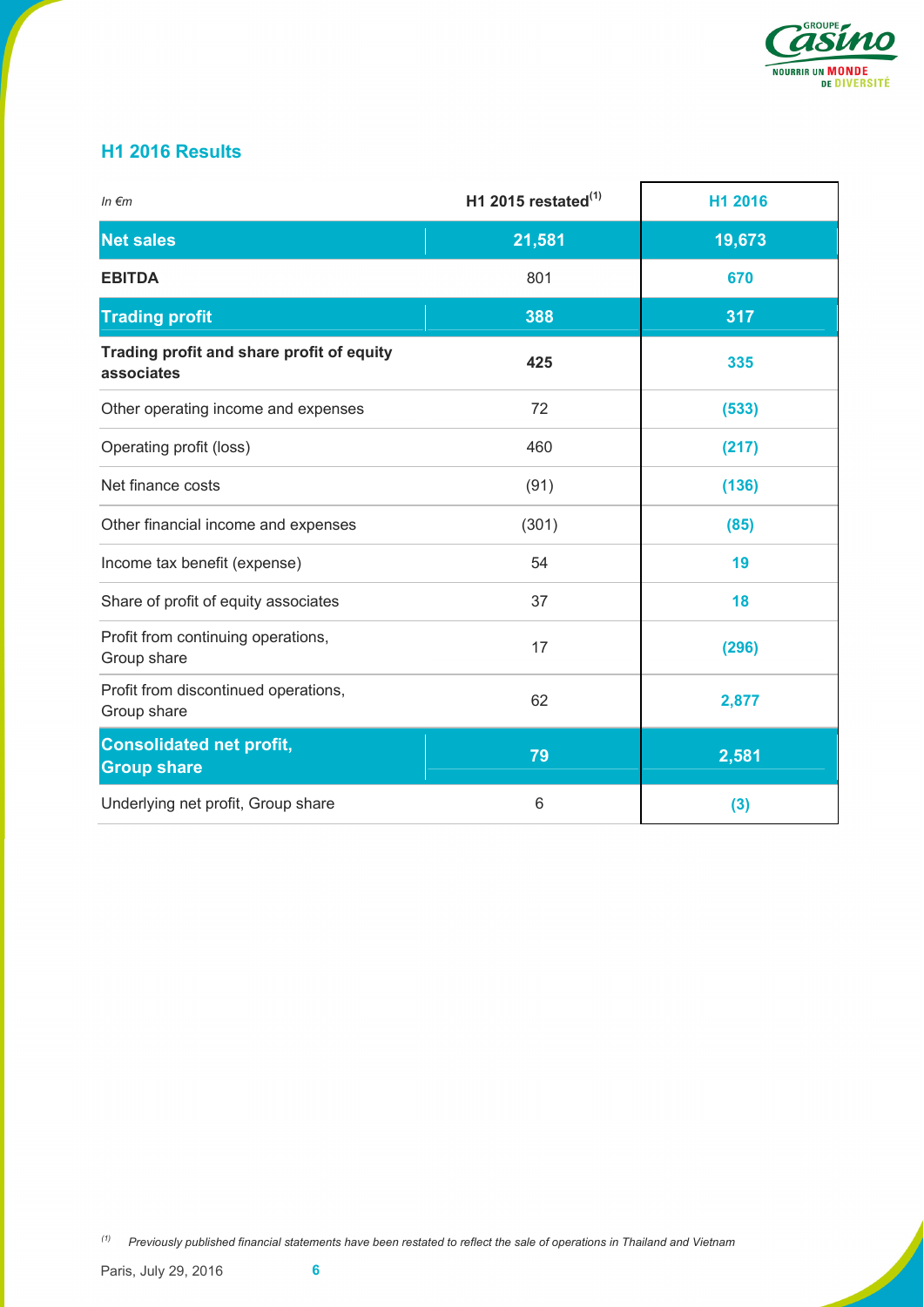

## **Underlying net profit**

| In $\epsilon$ m                                           | H1 2015<br>restated | Restated<br>items | H1 2015<br>underlying | H1 2016 | Restated<br>items | H1 2016<br>underlying |
|-----------------------------------------------------------|---------------------|-------------------|-----------------------|---------|-------------------|-----------------------|
| <b>Trading profit</b>                                     | 388                 |                   | 388                   | 317     |                   | 317                   |
| Other operating income<br>and expenses                    | 72                  | (72)              |                       | (533)   | 533               |                       |
| <b>Operating profit (loss)</b>                            | 460                 | (72)              | 388                   | (217)   | 533               | 317                   |
| Net finance costs                                         | (91)                |                   | (91)                  | (136)   |                   | (136)                 |
| Other financial income<br>and expenses                    | (301)               | 179               | (122)                 | (85)    | (46)              | (131)                 |
| Income tax (benefit)<br>expense                           | 54                  | (110)             | (57)                  | 19      | (80)              | (61)                  |
| Share of profit of equity<br>associates                   | 37                  |                   | 37                    | 18      |                   | 18                    |
| <b>Net profit (loss)</b><br>from continuing<br>operations | 159                 | (3)               | 156                   | (400)   | 407               | $\overline{7}$        |
| Attributable to minority<br><i>interests</i>              | 142                 | $\overline{7}$    | 149                   | (104)   | 114               | 10                    |
| <b>Group share</b>                                        | 17                  | (11)              | 6                     | (296)   | 293               | (3)                   |

Underlying net profit corresponds to net profit from continuing operations adjusted for (i) the impact of other operating income and expenses (as defined in the "Significant Accounting Policies" section of the notes to the annual consolidated financial statements), (ii) effects of non-recurring financial items and (iii) non-recurring income tax expenses/benefits.

Non-recurring financial items include fair value adjustments to equity derivatives instruments (for example instruments as Total Return Swap and forward related to GPA shares) and effects of monetary updating of tax liabilities in Brazil.

Non-recurring income tax expense/benefits correspond to tax effects related directly to the above restatements and to direct non-recurring tax effects. In other words, the tax on underlying profit before tax is calculated at the standard average tax rate paid by the Group.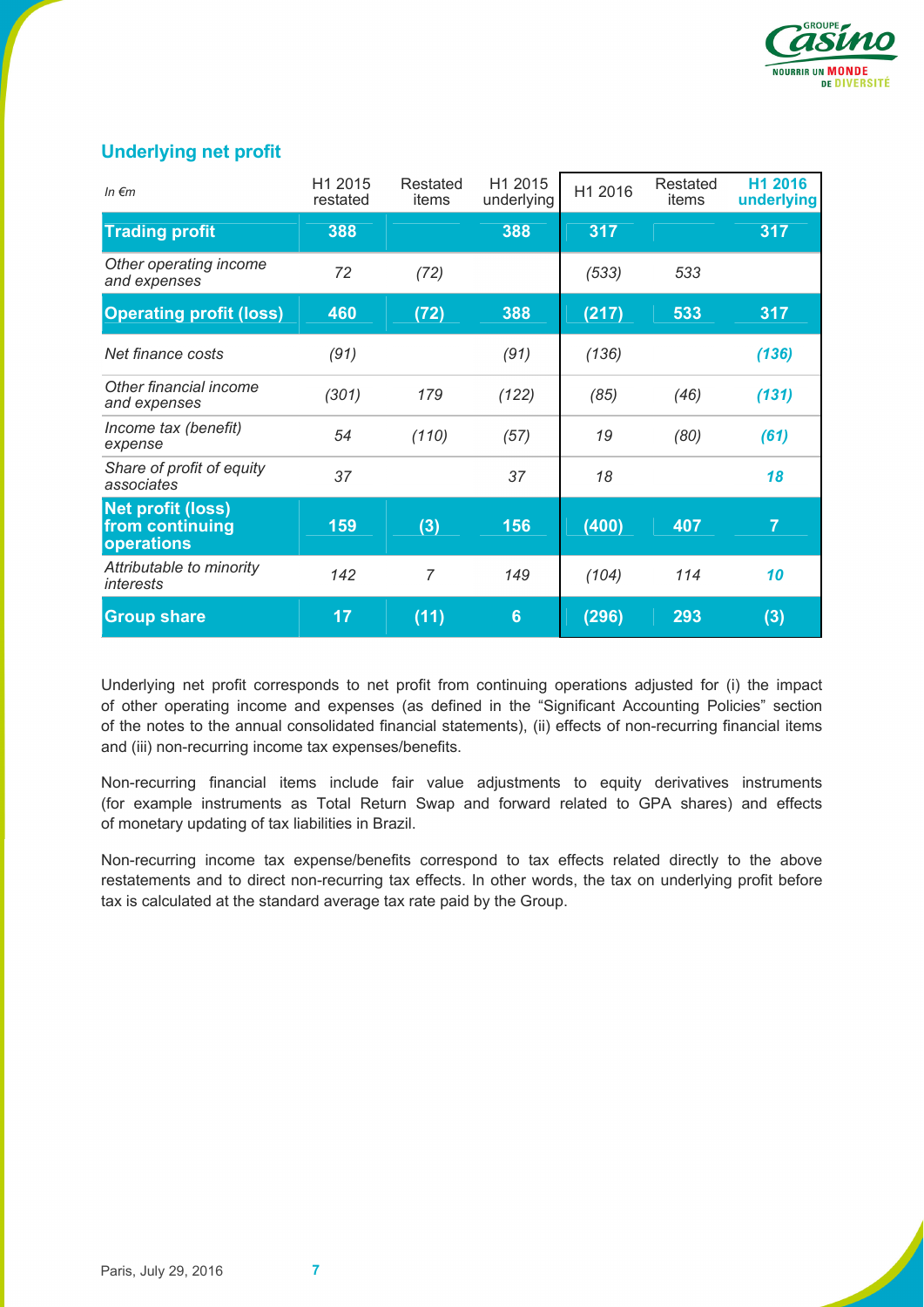

## **Simplified H1 2016 balance sheet**

| In $\epsilon$ m                     | H <sub>1</sub> 2015 restated | H1 2016 |
|-------------------------------------|------------------------------|---------|
| Total non-current assets            | 29,231                       | 26,393  |
| Total current assets                | 13,025                       | 13,128  |
| <b>Total actifs</b>                 | 42,257                       | 39,521  |
| Total equity                        | 14,812                       | 14,668  |
| Non-current financial liabilities   | 8,884                        | 8,106   |
| Other non-current liabilities       | 3,230                        | 3,151   |
| <b>Total current liabilities</b>    | 15,330                       | 13,597  |
| <b>Total equity and liabilities</b> | 42,257                       | 39,521  |

## **Breakdown of net debt by segment**

| $En M\epsilon$       | S1 2015 reported | H1 2015 restated $(1)$ | H1 2016  |
|----------------------|------------------|------------------------|----------|
| <b>France Retail</b> | (8, 487)         | (8, 482)               | (4,027)  |
| Latam Retail         | (30)             | 39                     | (2, 263) |
| o/w Brazil           | (749)            | (679)                  | (1, 136) |
| o/w Colombia         | 617              | 617                    | (1, 194) |
| Latam Electronics    | 511              | 511                    | 222      |
| Asia                 | (555)            | (555)                  | $\bf{0}$ |
| E-commerce           | 49               | 49                     | (275)    |
| <b>Total</b>         | (8, 512)         | (8, 438)               | (6, 343) |

*<sup>(1)</sup> Debt after reclassification of put option liabilities as financial liabilities, including net assets, Group share, that the Group decided to sell during the 2015 financial year. The Group has reviewed in 2015 the definition of net financial debt mainly in view of net assets held for sale in connection with its debt reduction plan and debt of "minorities puts" NFD at 30 June 2015 has been restated according to this new definition*